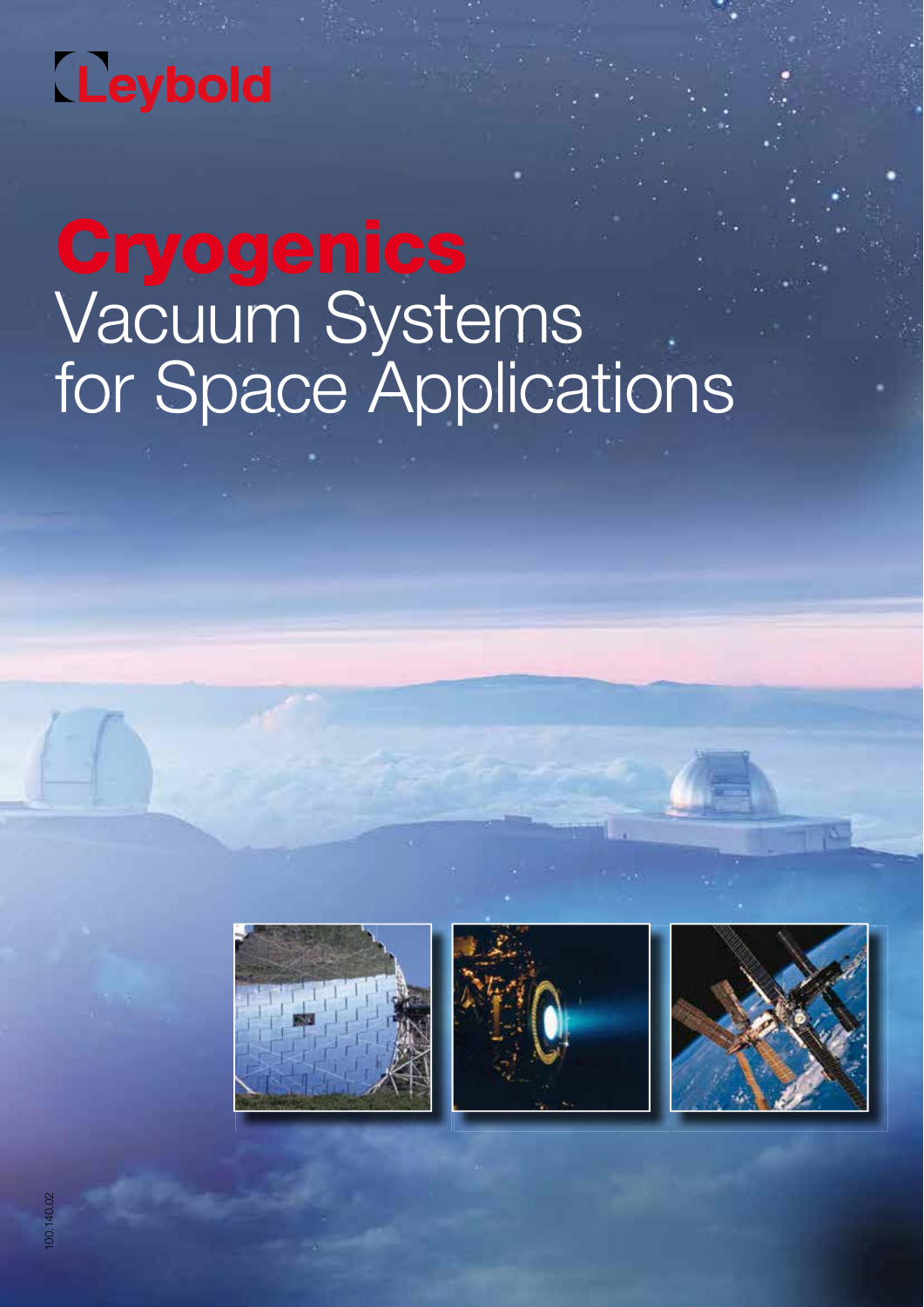## Take a look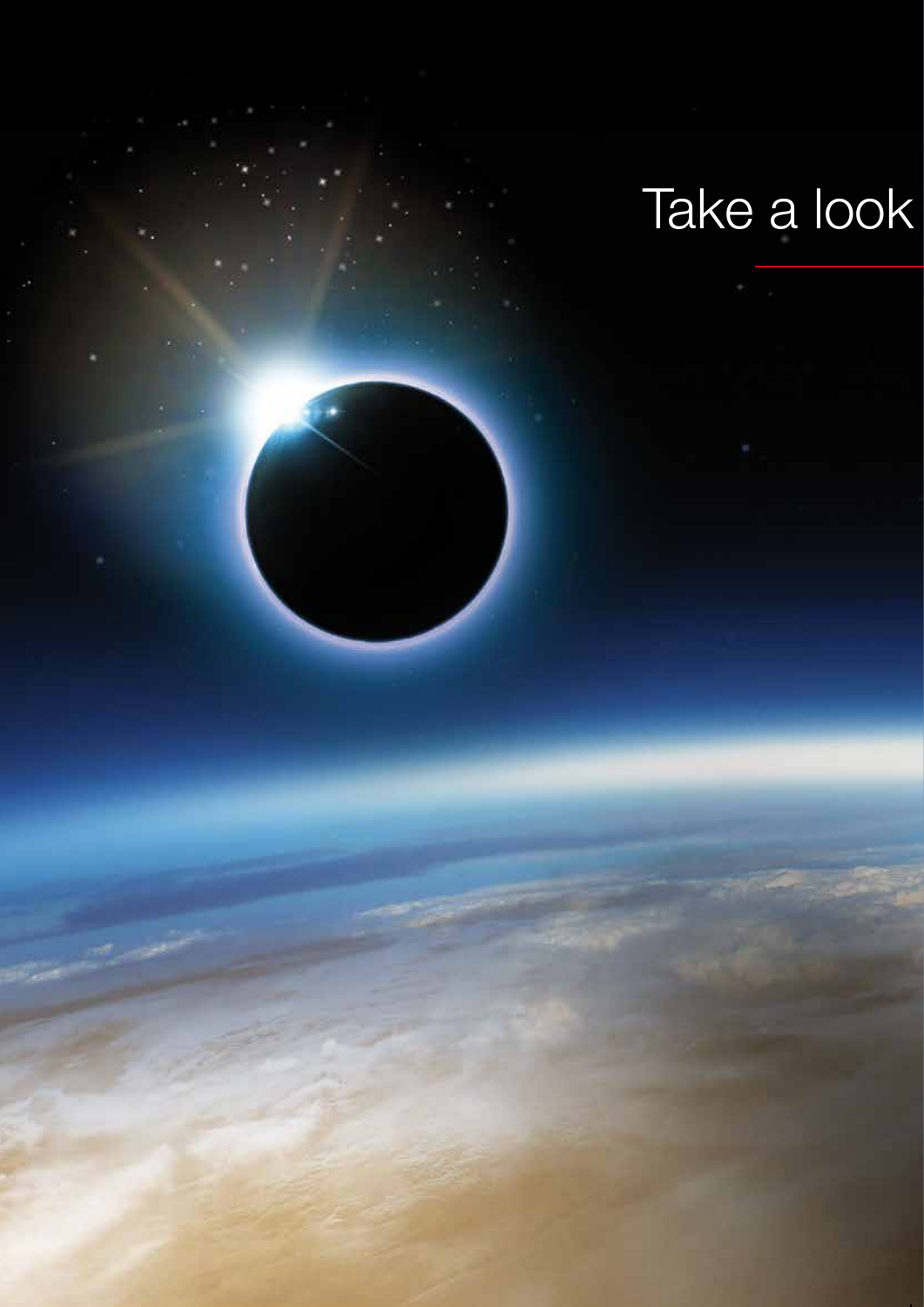## into space

### Where no man has gone before ...

This famous phrase refers to the enormous extension of space and the fascinating objects that can be found therein. Leybold offers a broad range of vacuum technology to explore them. Vacuum pumps are needed to simulate space conditions to test the equipment for space missions. Deep space on the other hand needs to be investigated with the help of telescopes. Coating large mirrors of optical telescopes is an essential technique in which vacuum pump systems are also mandatory.

The only possibility to evacuate large scale vacuum chambers within a reasonable time under clean conditions is the use of cryopumps. Leybold, with its 165 years of experience in vacuum technology and more than 50 years of experience in cryogenics, has been equipping large volume vacuum chambers for space simulation and mirror coating for several decades. Not only pumps are supplied for this purpose, but also gauges, leak detectors and fittings.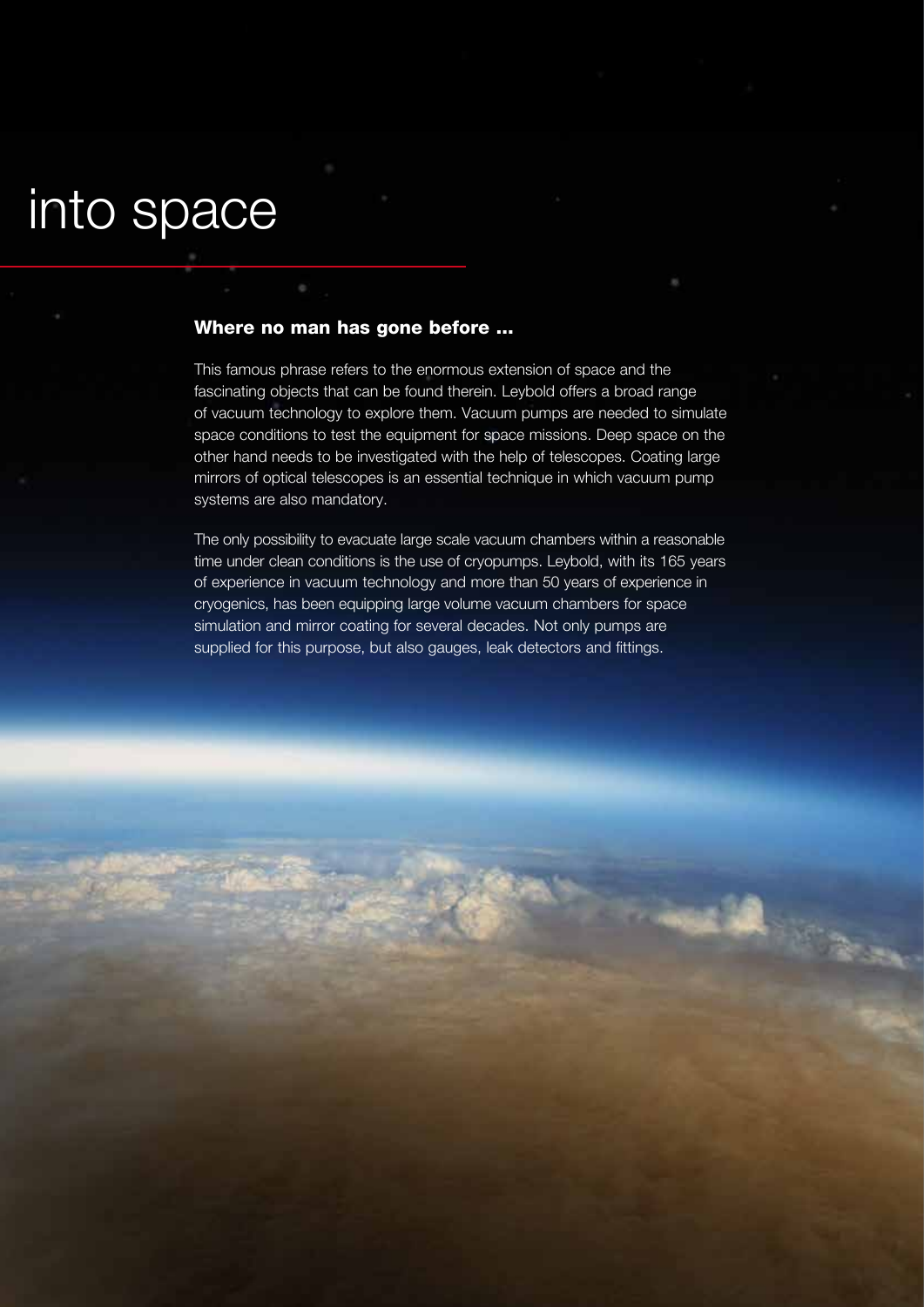Nowadays, mirrors of high-performance telescopes have diameters of several meters and are usually produced using coating techniques in large vacuum chambers.

One example is the 8 m mirror at the Gemini telescope on Mauna Kea (Hawaii). It is not feasible to transport big mirrors to the enhanced altitudes where most of the optical telescopes are situated. Thus, big mirrors must be coated on site. Due to environmental influences, further re-coating – usually with aluminum or silver – is necessary every 1 to 2 years.

At the Gemini telescope, this is performed in a 150 m<sup>3</sup> vacuum chamber by magnetron sputtering using three large cryopumps COOLVAC 30.000 reaching a base pressure of 10-6 mbar within 6 hours.

The COOLVAC series is equipped with original Leybold pneumatic and mechanic cold heads. The cold heads are not only used for cryopumping, but for any application that requires cryogenic temperatures such as the cooling of sensor chips in telescopes. Low temperatures reduce the thermal noise and allow for high resolution pictures. This way, telescopes benefit twice from the use of cold heads: by mirror coating and by sensor cooling.

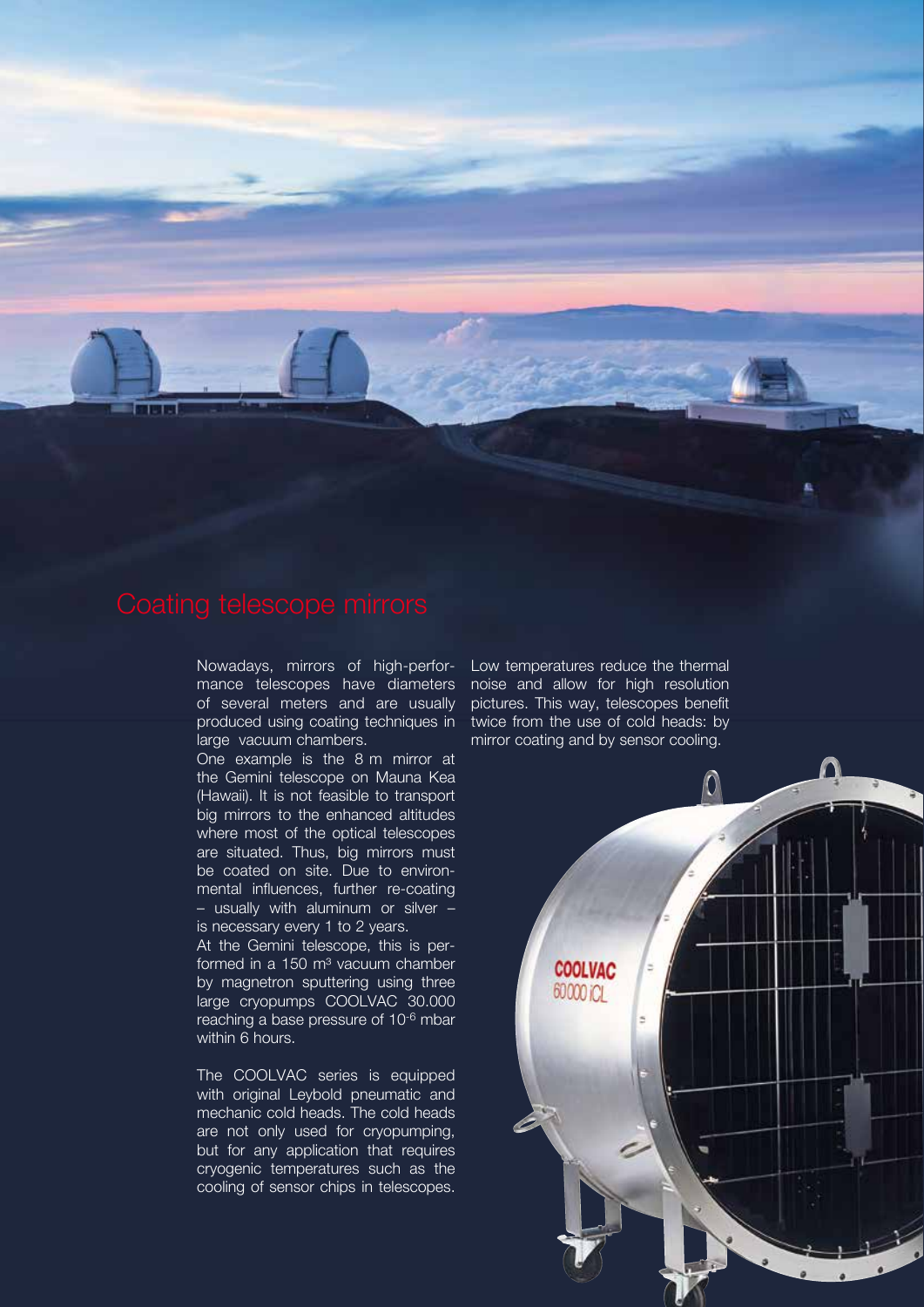### Leybold can equip chambers of different sizes with appropriate systems



Typical configuration for space simulation chambers of different sizes. The actual pump configuration can be adapted if required by the application.



Empirical diagram which describes the required pumping speed for a space simulation chamber depending on its size.

Leybold has a broad portfolio of COOLVAC cryopumps in the range between 1,500 l/s and 60,000 l/s pumping speed for nitrogen. Not only is the vacuum completely oil-free, but a major advantage of this type of pumps is their large pumping speed for water vapor. The largest cryopumps can also be equipped with liquid nitrogen connections to cool the



pump's heat radiation shield. This way, several built-in cold heads and their supplying compressors can be omitted and costs can be saved. Of course, "dry" solutions with fully automatic control electronics are also available.

As a full liner, Leybold also supplies the appropriate forevacuum pumps – if required with control system – for space simulation chambers. Experienced application engineers configure the full vacuum system and work out the important parameters such as pump down time.

Additionally, Leybold delivers leak detectors and vacuum gauges – if required with calibration in own labs. Upon request, installation and service support is supplied by the worldwide service network as well as customer training by the renowned Leybold Vacuum Academy.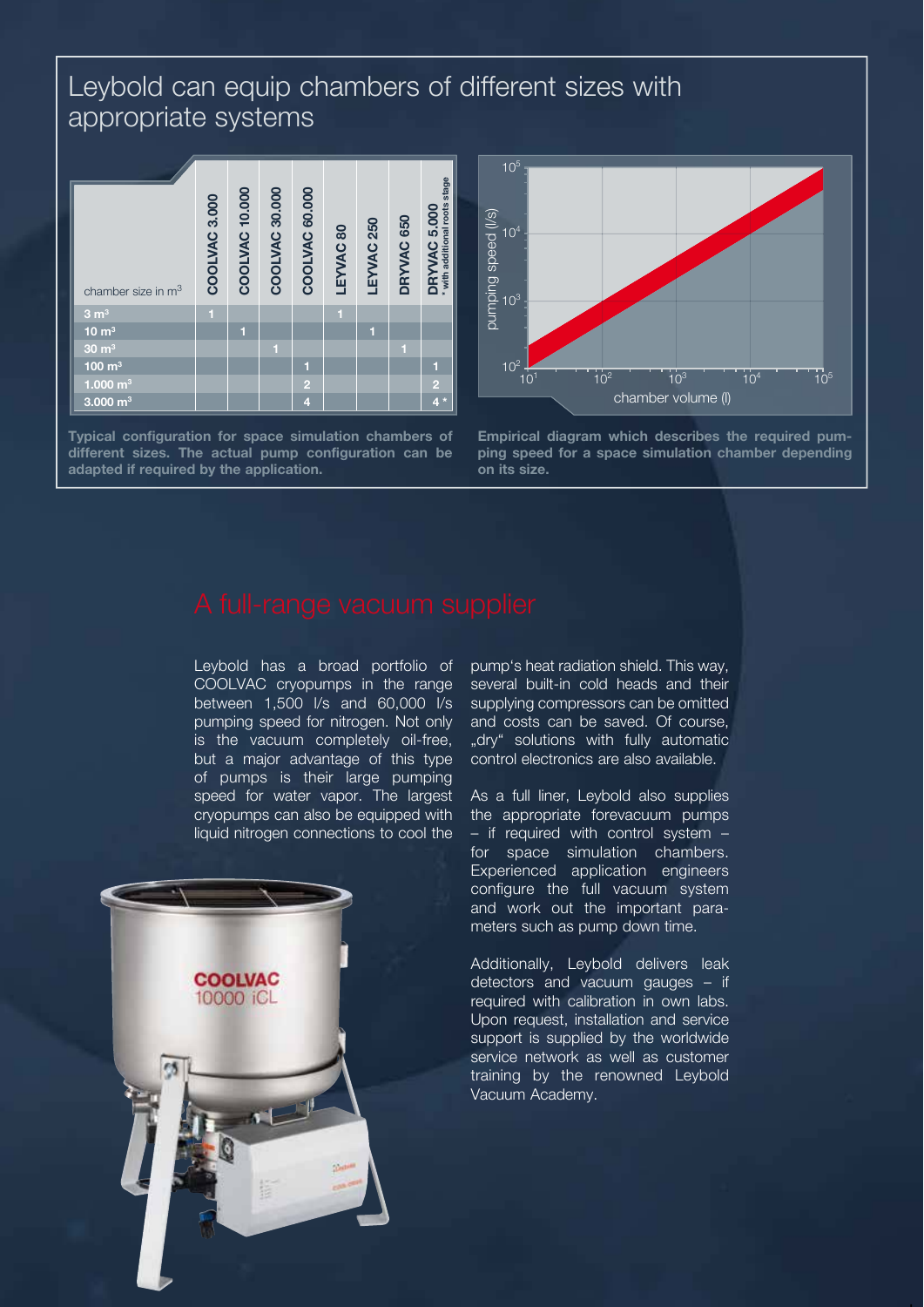

© by courtesy of University

## Unusual conditions demand

### Preparing for space missions

If space equipment fails during a mission, it is nearly impossible to fix it. Such a failure would trigger astronomical costs and hence producers of space equipment are making a big effort to test their products as long as they are on earth. Space travel, scientific and commercial satellites, as well as extraterrestrial research can only be successful if all materials, components and devices involved are successfully tested under high-vacuum conditions. Extreme temperatures in space often range from -200°C to +150°C. All products for space missions must withstand these conditions.

Space simulation chambers are equipped with vacuum pumps and a shroud to thermally decouple the test equipment from the surroundings. Electrical heaters inside the chamber simulate the temperature conditions in space. The vacuum equipment must resist the resulting heat radiation. A high tolerance against this influence is provided by the COOLVAC series which consists of cryopumps with the highest thermal stability on the market.

The required pumping speed of a vacuum system is determined by several parameters like chamber size, desorption rates, or utilized materials. In addition, the sealings define the total leak rate which limits the reachable ultimate pressure.

When process gases are used, the desired working pressure is crucial. Depending on these requirements, Leybold configures an appropriate vacuum system consisting of cryopumps, turbomolecular pumps and corresponding forevacuum pumps.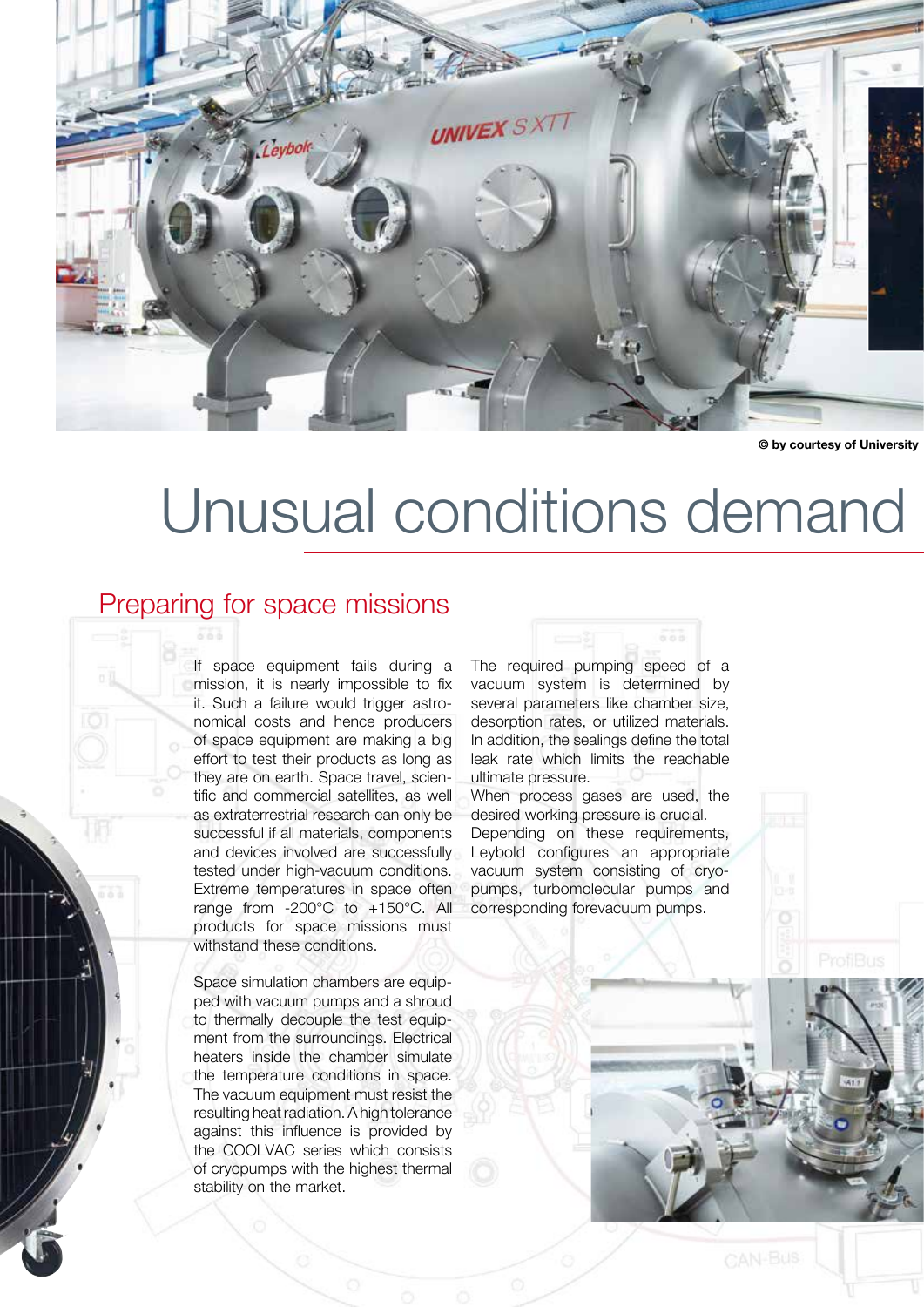

Carlos III, Madrid, Spain

## unusual solutions

### Optimized solution for ion thruster testing

Today, electrical propulsion is the keyword for the movement of space crafts beyond our atmosphere where the high vacuum of space is entered. In comparison to chemical propulsion systems, electrical propulsion has the advantage that the thruster material does not need to resist high temperatures. Electrical propulsion uses ionized particles, usually xenon, which are accelerated by an electric field. Xenon has the highest mass of all stable noble gases. Thus, it produces a large thrust per particle.





State-of-the-art xenon thrusters emit a gas flow of 0.1 to 10 mg/sec. In order to maintain a high vacuum pressure at this flow in thruster test chambers, a large pumping speed is required, often in the range of 10,000 to 100,000 l/s for xenon. The benefit of a large mass for propulsion on the one hand is an enormous challenge for vacuum pumps on the other hand.

Leybold has developed an optimized and simple cryogenic solution for xenon pumping. A COOLPOWER 140 T cools a metal disc down to cryogenic temperatures which freezes solid xenon to this cryopanel. This solution supplies a nominal pumping speed of more than 10,000 l/s for xenon. Prior to the thruster test, a high vacuum is usually supplied by turbomolecular pumps and dry forevacuum pumps. During the thruster test, they remove gases, e.g. from external leaks, which cannot be removed by the cryopanel as this is at a temperature that is optimized for the pumping of xenon gas.